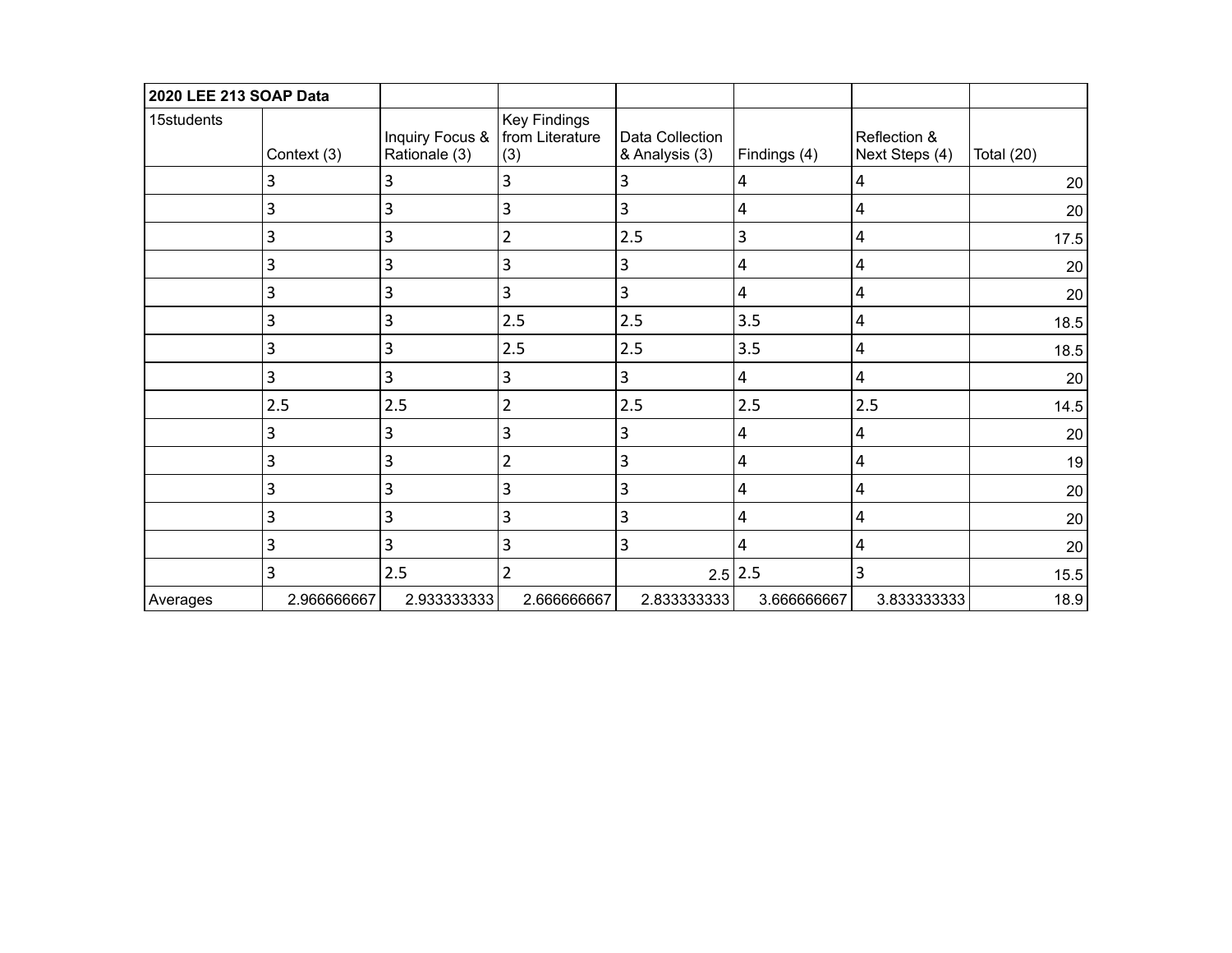| 15 students | Literacy<br>Instruction (h/l) | Literacy<br>Instruction<br>Analysis | Instructional<br>Materials (h/l) | Instructional<br>Materials<br>Analysis | RTI tiers | <b>RTI</b><br>Assessments | RTI Analysis | PD Recs        | Writing<br>Mechanics | APA | Totals |
|-------------|-------------------------------|-------------------------------------|----------------------------------|----------------------------------------|-----------|---------------------------|--------------|----------------|----------------------|-----|--------|
|             | 10                            | 10                                  | 10                               | 8                                      | 10        | 10                        | 10           | 9              | 10                   | 10  | 97     |
|             | 10                            | 10                                  | 10                               | 10                                     | 10        | 10                        | 10           | 10             | 10                   | 10  | 100    |
|             | 10                            | 10                                  | 10                               | 10                                     | 10        | 10                        | 10           | 10             | 10                   | 10  | 100    |
|             | 10                            | 10                                  | 10                               | 10                                     | 10        | 10                        | 10           | 10             | 10                   | 10  | 100    |
|             | 10                            | 10                                  | 10                               | 9                                      | 10        | 10                        | 10           | $\overline{ }$ | 10                   | 10  | 96     |
|             | 10                            | 10                                  | 10                               | 10                                     | 10        | 10                        | 10           | 10             | 10                   | 10  | 100    |
|             | 10                            | 10                                  | 10                               | 10                                     | 10        | 10                        | 10           | 10             | 10                   | 10  | 100    |
|             | 10                            | 10                                  | 10                               | 10                                     | 10        | 10                        | 10           | 10             | 10                   | 10  | 100    |
|             | 10                            | 10                                  | 10                               | 10                                     | 10        | 10                        | 10           | 10             | 10                   | 10  | 100    |
|             | 10                            | 10                                  | 10                               | 10                                     | 10        | 10                        | 10           | 10             | 10                   | 10  | 100    |
|             | 10                            | 10                                  | 10                               | 10                                     | 10        | 10                        | 10           | 10             | 10                   | 10  | 100    |
|             | 10                            | 10                                  | 10                               | 8                                      | 10        | 10                        |              | 8              | 10                   | 10  | 94     |
|             | 10                            | 10                                  | 10                               | 10                                     | 10        | 10                        | 10           | 10             | 10                   | 10  | 100    |
|             | 10                            | 10                                  | 10                               | 10                                     | 10        | 10                        | 10           | 5              | 10                   | 10  | 95     |
|             | 10                            | 10                                  | 10                               | 10                                     | 10        | 10                        | 10           | 10             | 10                   | 10  | 100    |
| Averages    | 10                            | 10                                  | 10                               | 9.666666667                            | 10        | 10                        | 9.866666667  | 9.266666667    | 10                   | 10  | 98.8   |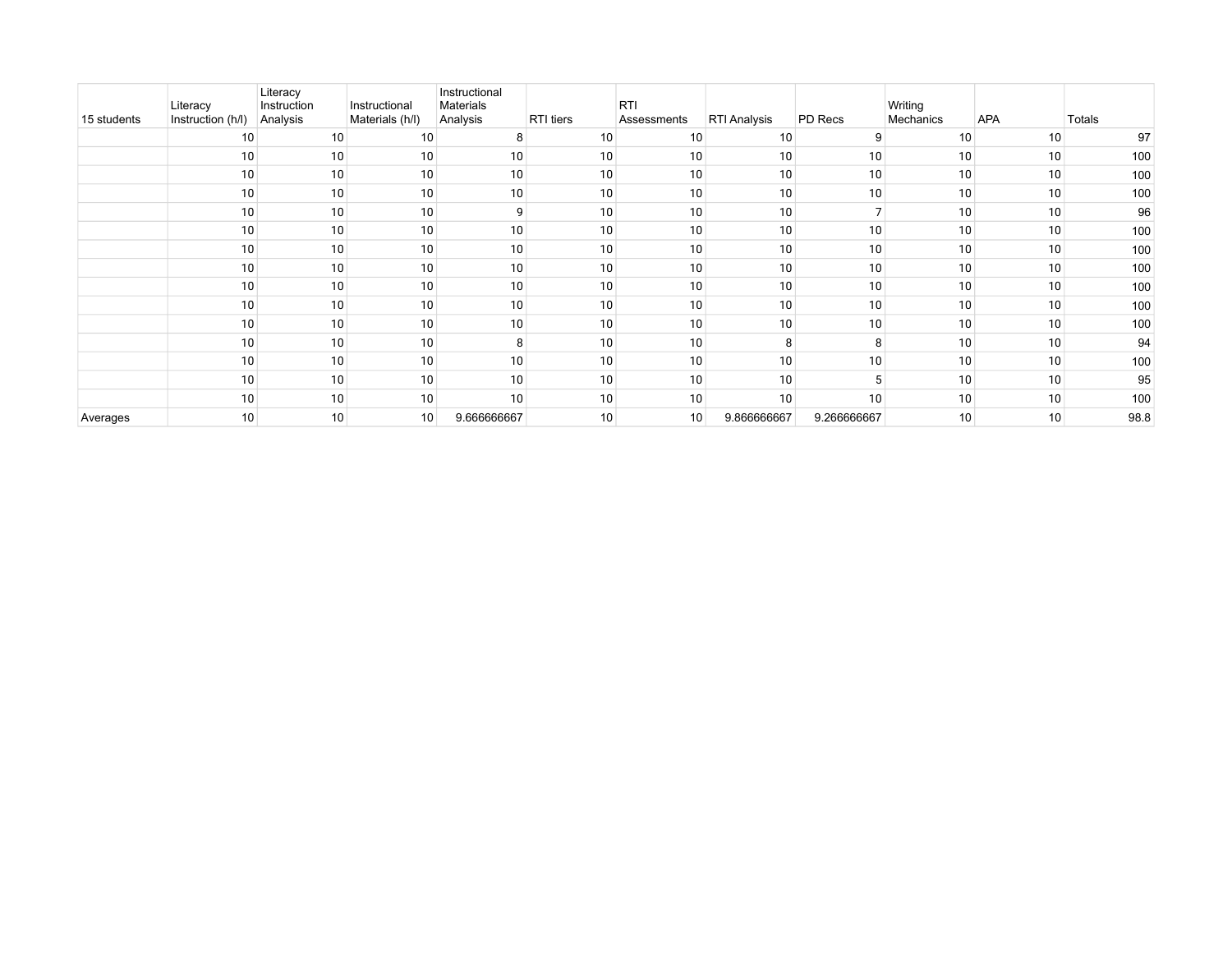| 15 students | <b>Video Content</b><br>(15) | Presentation<br>(10) | Reflective<br>Analysis (25) | <b>Totals</b> |
|-------------|------------------------------|----------------------|-----------------------------|---------------|
|             | 15                           | 10                   | 25                          | 50            |
|             | 15                           | 10                   | 25                          | 50            |
|             | 15                           | 10                   | 25                          | 50            |
|             | 15                           | 10                   | 15                          | 40            |
|             | 15                           | 10                   | 25                          | 50            |
|             | 15                           | 10                   | 25                          | 50            |
|             | 15                           | 10                   | 25                          | 50            |
|             | 15                           | 10                   | 25                          | 50            |
|             | 15                           | 10                   | 25                          | 50            |
|             | 15                           | 6                    | 15                          | 36            |
|             | 15                           | 10                   | 25                          | 50            |
|             | 15                           | 10                   | 25                          | 50            |
|             | 15                           | 10                   | 25                          | 50            |
|             | 15                           | 10                   | 25                          | 50            |
| Averages    | 15                           | 9.714285714          | 23.57142857                 | 48.28571429   |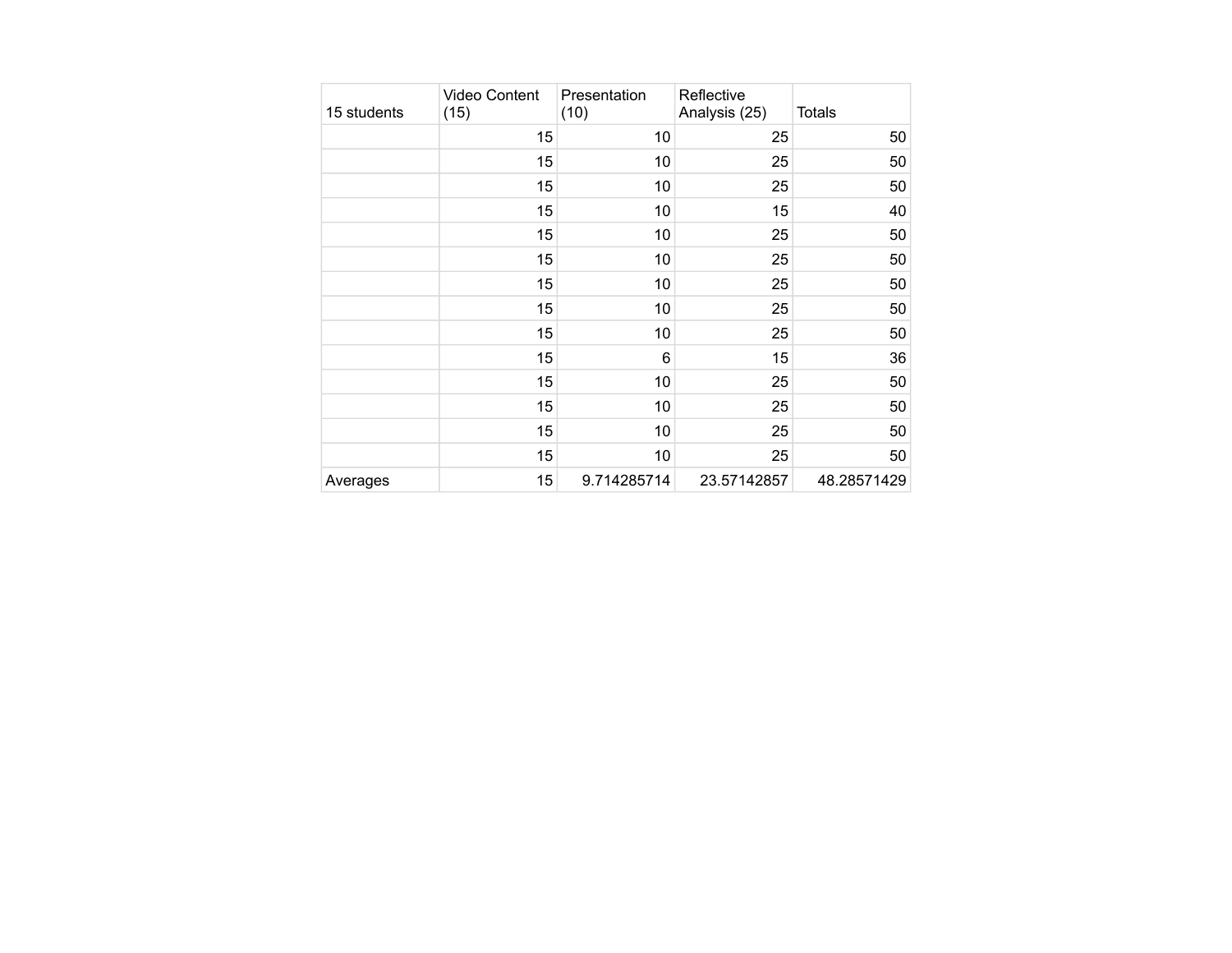| LEE 224 2021 SOAP Data |             |              |                                               |                            |                          |               |
|------------------------|-------------|--------------|-----------------------------------------------|----------------------------|--------------------------|---------------|
| 13 students            | Results (4) | Analysis (4) | Strengths/Weak   Recommendati<br>nesses $(4)$ | Instructional<br>ons $(4)$ | Writing<br>Mechanics (4) | <b>Totals</b> |
|                        | 20          | 20           | 20                                            | 20                         | 20                       | 100           |
|                        | 20          | 20           | 20                                            | 20                         | 20                       | 100           |
|                        | 20          | 20           | 20                                            | 20                         | 20                       | 100           |
|                        | 20          | 20           | 20                                            | 20                         | 20                       | 100           |
|                        | 20          | 20           | 20                                            | 20                         | 20                       | 100           |
|                        | 20          | 20           | 20                                            | 20                         | 20                       | 100           |
|                        | 20          | 20           | 20                                            | 20                         | 20                       | 100           |
|                        | 20          | 20           | 20                                            | 18                         | 20                       | 98            |
|                        | 20          | 20           | 20                                            | 20                         | 20                       | 100           |
|                        | 20          | 20           | 20                                            | 20                         | 20                       | 100           |
|                        | 20          | 20           | 20                                            | 20                         | 20                       | 100           |
|                        | 20          | 17           | 20                                            | 20                         | 20                       | 97            |
|                        | 20          | 20           | 20                                            | 20                         | 18                       | 98            |
| Averages               | 20          | 19.76923077  | 20                                            | 19.84615385                | 19.84615385              | 99.46153846   |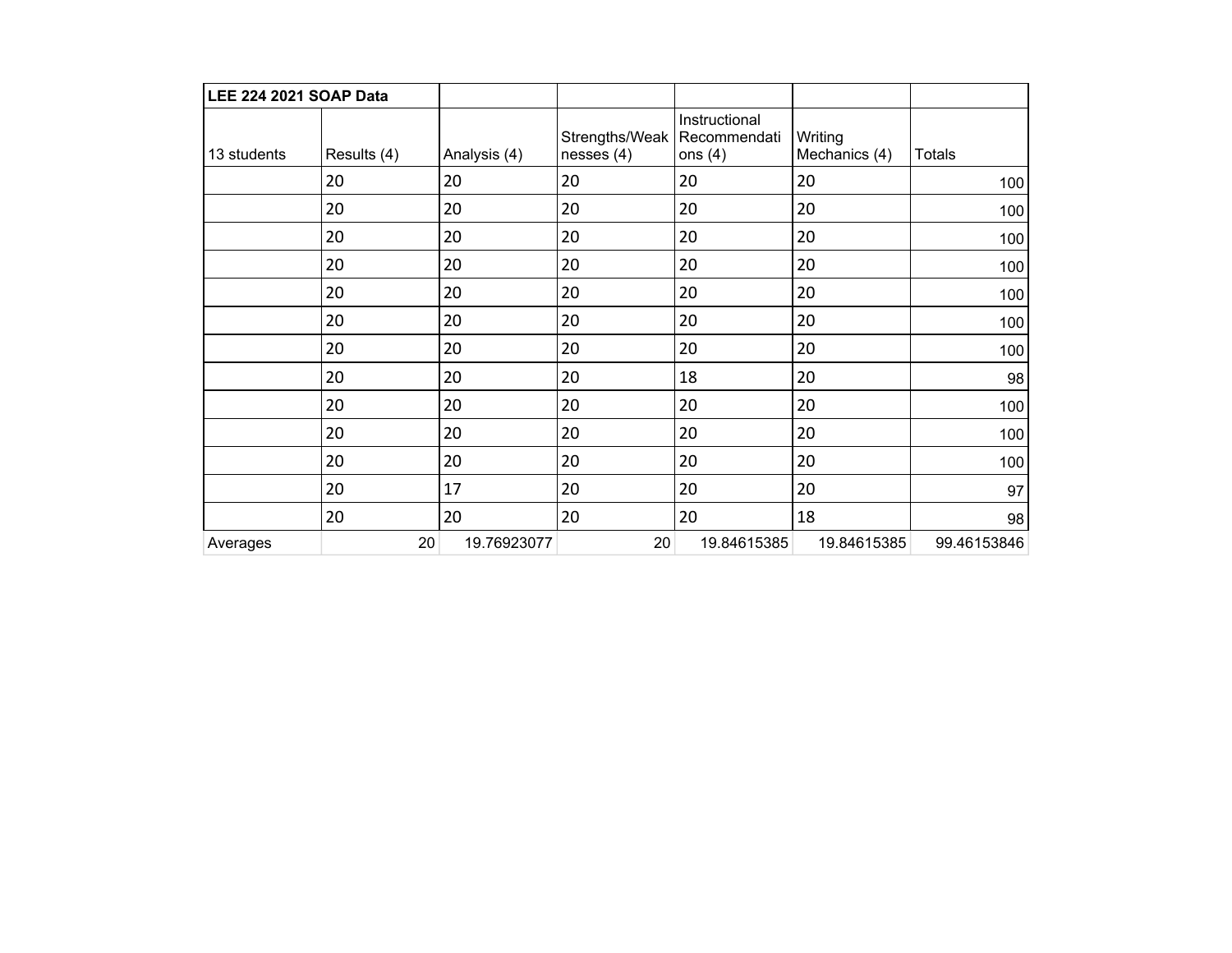| # Students     | Studies (40) | Summary (30) | Discussion &<br>Analysis (10) | APA (10) | Format (10) | Totals      |
|----------------|--------------|--------------|-------------------------------|----------|-------------|-------------|
| $\mathbf 1$    | 40           | 30           | 7                             | 10       | 10          | 97          |
| $\mathbf 2$    | 40           | 30           | 10                            | 10       | 10          | 100         |
| $\mathsf 3$    | 35           | 30           | 10                            | 10       | 10          | 95          |
| 4              | 40           | 30           | 7                             | 10       | 10          | 97          |
| $\sqrt{5}$     | 40           | 30           | $10$                          | 10       | 10          | 100         |
| 6              | 40           | 30           | 10                            | 10       | 10          | 100         |
| $\overline{7}$ | 40           | 30           | $10$                          | 10       | 10          | 100         |
| 8              | 40           | 30           | 7                             | 10       | 10          | 97          |
| 9              | 40           | 30           | 10                            | 10       | 10          | 100         |
| 10             | 40           | 30           | 10                            | 10       | 10          | 100         |
| 11             | 40           | 30           | 10                            | 10       | 10          | 100         |
| 12             | 40           | 30           | $\overline{7}$                | 10       | 10          | 97          |
| 13             | 40           | 30           | 10                            | 10       | 10          | 100         |
| 14             | 40           | 30           | 10                            | 10       | 10          | 100         |
| 15             | 40           | 30           | 10                            | 10       | 10          | 100         |
| 16             | 40           | 30           | 10                            | 10       | 10          | 100         |
| 17             | 40           | 30           | 10                            | 10       | 10          | 100         |
| 18             | 35           | 30           | 7                             | 10       | 10          | 92          |
|                | 39.44444444  | 30           | 9.166666667                   | 10       | 10          | 98.61111111 |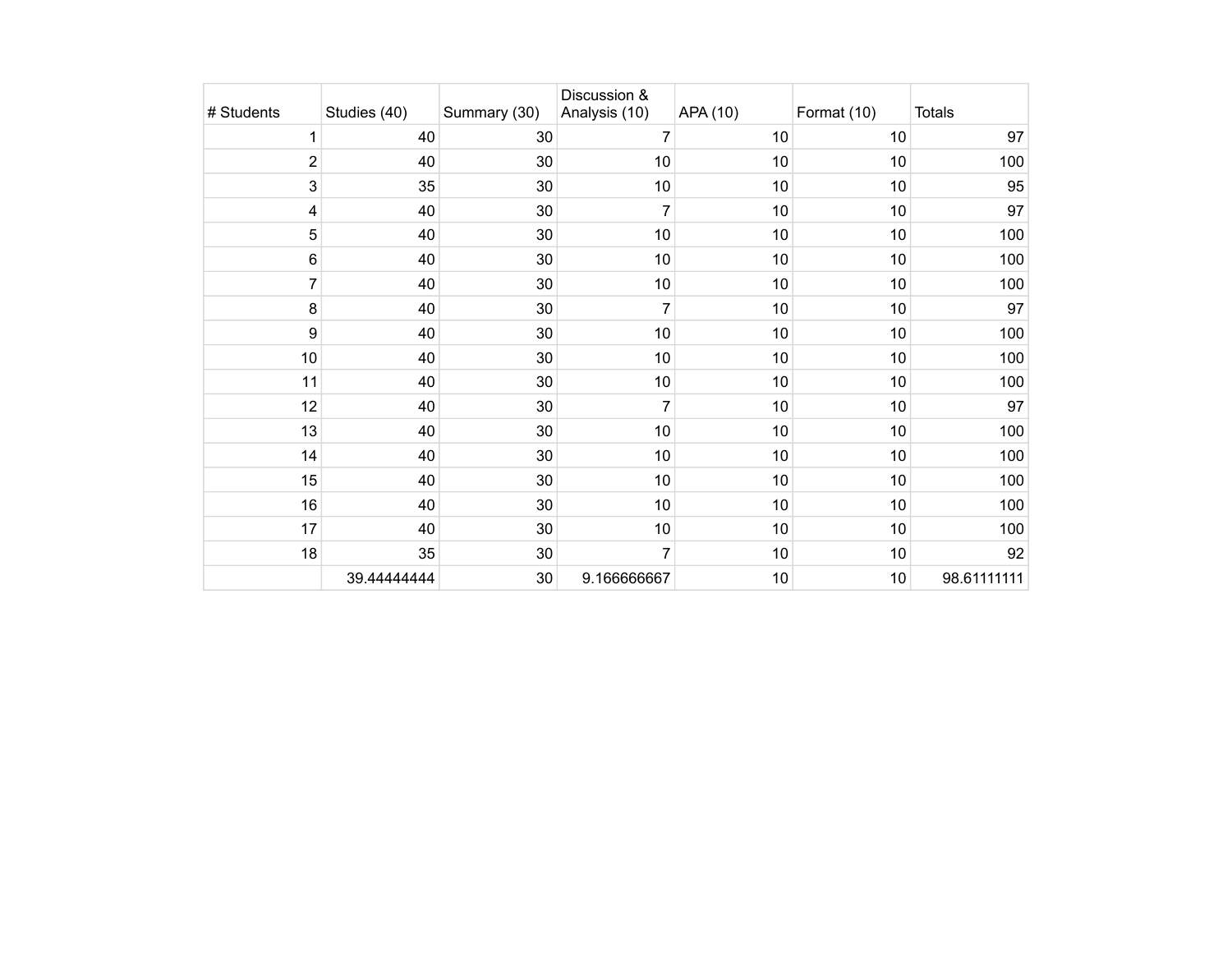| Student        | <b>LEE 213A</b> | <b>LEE 213B</b> | <b>LEE 215A</b> | <b>LEE 215B</b> | <b>LEE 224A</b> | <b>LEE 224B</b> | <b>LEE 244A</b> | <b>LEE 244B</b> | <b>LEE 278A</b> | <b>LEE 278B</b> |             | Average (2 is passing, 3 is department goal                |  |
|----------------|-----------------|-----------------|-----------------|-----------------|-----------------|-----------------|-----------------|-----------------|-----------------|-----------------|-------------|------------------------------------------------------------|--|
|                | 2.6             |                 | 2.8             |                 |                 | 2.8             |                 |                 |                 |                 | 2.733333333 |                                                            |  |
| 15             |                 |                 |                 |                 | 2.2             |                 |                 | 3.6             | 2.4             |                 | 2.733333333 |                                                            |  |
| 16             |                 |                 |                 |                 |                 |                 | 2.9             |                 | 3.1             |                 |             |                                                            |  |
| 17             | 2.6             |                 | 2.6             |                 |                 |                 |                 |                 |                 | 3.6             | 2.933333333 |                                                            |  |
| 12             |                 |                 |                 |                 |                 |                 |                 |                 |                 | 4               | 3.333333333 |                                                            |  |
| $\overline{2}$ | 2.6             |                 | 2.3             |                 |                 |                 | 2.6             |                 |                 |                 | 2.5         |                                                            |  |
|                | 2.5             |                 |                 |                 |                 | 3.2             |                 | 2.7             |                 |                 | 2.8         |                                                            |  |
|                | 3.4             |                 |                 |                 |                 |                 | 3.3             |                 |                 |                 | 3.233333333 |                                                            |  |
|                | 2.4             |                 |                 |                 | 2.8             |                 |                 |                 |                 |                 | 2.733333333 |                                                            |  |
|                |                 | 2.4             |                 |                 | 2.9             |                 | 2.7             |                 |                 |                 | 2.666666667 |                                                            |  |
|                |                 | 2.4             |                 |                 | 2.1             |                 |                 |                 | 3.2             |                 | 2.566666667 |                                                            |  |
|                |                 |                 |                 |                 | 3.2             |                 |                 |                 |                 |                 | 3.066666667 |                                                            |  |
|                |                 | 3.2             |                 |                 | 3.6             |                 |                 | 3.2             |                 |                 | 3.333333333 |                                                            |  |
| 10             |                 | 3.7             |                 |                 |                 |                 |                 |                 | 2.7             |                 | 3.133333333 |                                                            |  |
| Average per Q  | 2.683333333     | 2.94            | 2.566666667     | 3               | 2.828571429     | 3               | 2.916666667     | 3.166666667     | 2.914285714     | 3.8             | 2.911904762 |                                                            |  |
|                |                 |                 |                 |                 |                 |                 |                 |                 |                 |                 |             |                                                            |  |
|                |                 |                 |                 |                 |                 |                 |                 |                 |                 |                 |             | % students passing (2 or greater): 100% 14/14              |  |
|                |                 |                 |                 |                 |                 |                 |                 |                 |                 |                 |             | % students meeting program goal (3 or greater): 43% (6/14) |  |